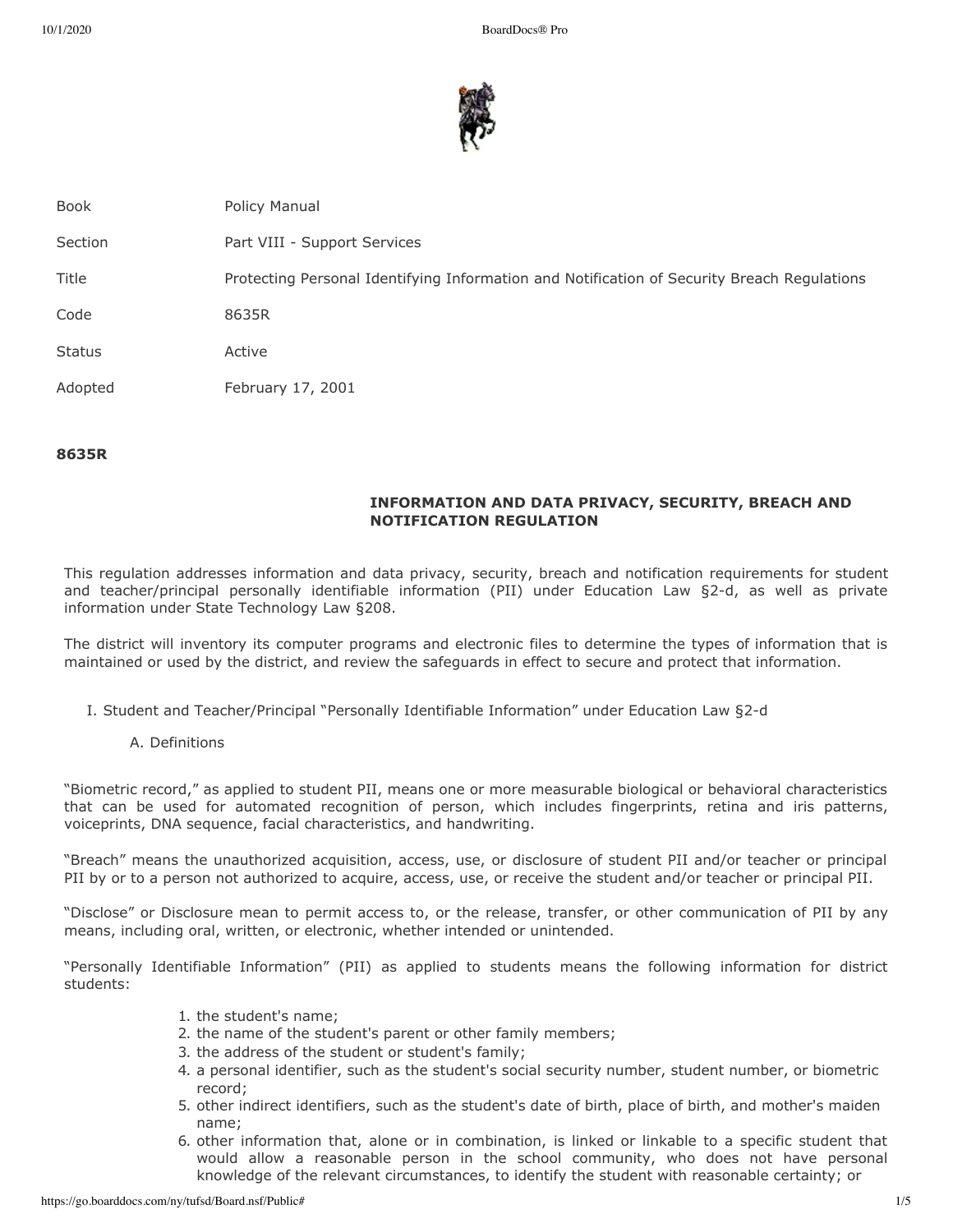#### 10/1/2020 BoardDocs® Pro

7. information requested by a person who the district reasonably believes knows the identity of the student to whom the education record relates.

"Personally Identifiable Information" (PII) as applied to teachers and principals means results of Annual Professional Performance Reviews that identify the individual teachers and principals, which are confidential under Education Law §§3012-c and 3012-d, except where required to be disclosed under state law and regulations.

"Third-Party Contractor" means any person or entity, other than an educational agency, that receives student or teacher/principal PII from the educational agency pursuant to a contract or other written agreement for purposes of providing services to such educational agency, including but not limited to data management or storage services, conducting studies for or on behalf of the educational agency, or audit or evaluation of publicly funded programs. This includes an educational partnership organization that and receives student and/or teacher/principal PII from a school district to carry out its responsibilities pursuant to Education Law §211-e (for persistently lowest-achieving schools or schools under registration review) and is not an educational agency. This also includes a not-for-profit corporation or other nonprofit organization, other than an educational agency. An "educational agency" means a school district, board of cooperative educational services (BOCES), school, or the State Education Department (SED).

B. Complaints of Breaches or Unauthorized Releases of PII

If a parent/guardian, eligible student, teacher, principal or other district employee believes or has evidence that student or teacher/principal PII has been breached or released without authorization, they must submit this complaint in writing to the district. Complaints may be received by the Data Protection Officer, but may also be received by any district employee, who must immediately notify the Data Protection Officer. This complaint process will be communicated to parents, eligible students, teachers, principals, and other district employees.

The district will acknowledge receipt of complaints promptly, commence an investigation, and take the necessary precautions to protect personally identifiable information.

Following its investigation of the complaint, the district will provide the individual who filed a complaint with its findings within a reasonable period of time. This period of time will be no more than 60 calendar days from the receipt of the complaint.

If the district requires additional time, or if the response may compromise security or impede a law enforcement investigation, the district will provide individual who filed a complaint with a written explanation that includes the approximate date when the district will respond to the complaint.

The district will maintain a record of all complaints of breaches or unauthorized releases of student data and their disposition in accordance with applicable data retention policies, including the Records Retention and Disposition Schedule ED-1.

## C. Notification of Student and Teacher/Principal PII Breaches

If a third-party contractor has a breach or unauthorized release of PII, it will promptly notify the Data Protection Officer in the most expedient way possible, without unreasonable delay, but no more than seven calendar days after the breach's discovery.

The Data Protection Officer will then notify the State Chief Privacy Officer of the breach or unauthorized release no more than 10 calendar days after it receives the third-party contractor's notification using a form or format prescribed by the State Education Department.

The Data Protection Officer will report every discovery or report of a breach or unauthorized release of student, teacher or principal data to the Chief Privacy Officer without unreasonable delay, but no more than 10 calendar days after such discovery.

The district will notify affected parents, eligible students, teachers and/or principals in the most expedient way possible and without unreasonable delay, but no more than 60 calendar days after the discovery of a breach or unauthorized release or third-party contractor notification.

However, if notification would interfere with an ongoing law enforcement investigation or cause further disclosure of PII by disclosing an unfixed security vulnerability, the district will notify parents, eligible students, teachers and/or principals within seven calendar days after the security vulnerability has been remedied or the risk of interference with the law enforcement investigation ends.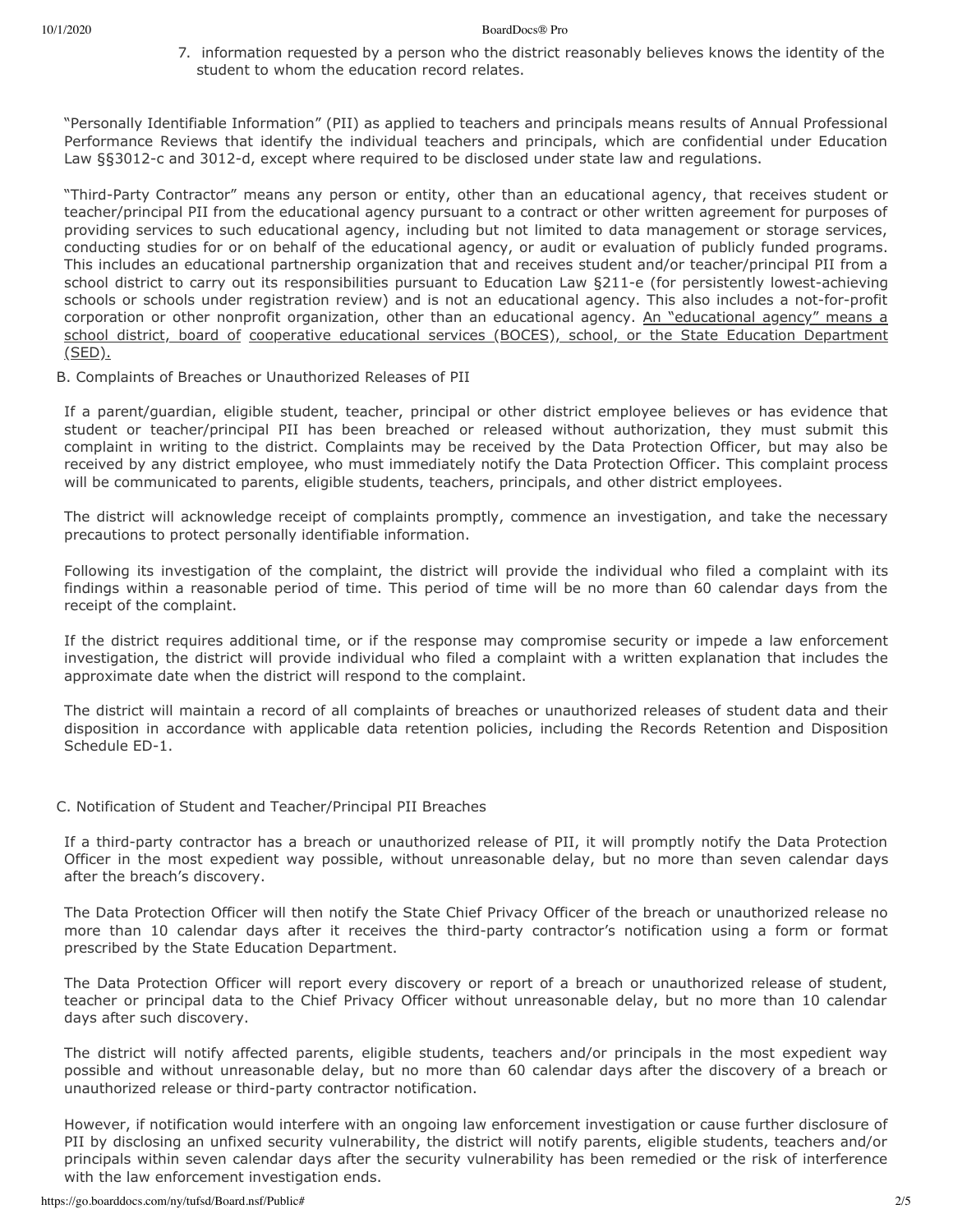Notifications will be clear, concise, use language that is plain and easy to understand, and to the extent available, include:

- a brief description of the breach or unauthorized release,
- the dates of the incident and the date of discovery, if known;
- a description of the types of PII affected;
- an estimate of the number of records affected;
- a brief description of the district's investigation or plan to investigate; and
- contact information for representatives who can assist parents or eligible students with additional questions.

Notification must be directly provided to the affected parent, eligible student, teacher or principal by first- class mail to their last known address; by email; or by telephone.

Where a breach or unauthorized release is attributed to a third-party contractor, the third-party contractor will pay for or promptly reimburse the district for the full cost of such notification.

The unauthorized acquisition of student social security numbers, student ID numbers, or biometric records, when in combination with personal information such as names or other identifiers, may also constitute a breach under State Technology Law §208 if the information is not encrypted, and the acquisition compromises the security, confidentiality, or integrity of personal information maintained by the district. In that event, the district is not required to notify affected people twice, but must follow the procedures to notify state agencies under State Technology Law §208 outlined in section II of this regulation.

II. "Private Information" under State Technology Law §208

## A. Definitions

"Private information" means either:

- 1. personal information consisting of any information in combination with any one or more of the following data elements, when either the data element or the personal information plus the data element is not encrypted or encrypted with an encryption key that has also been accessed or acquired:
- Social security number;
- Driver's license number or non-driver identification card number;
- Account number, credit or debit card number, in combination with any required security code, access code, password or other information which would permit access to an individual's financial account;
- account number or credit or debit card number, if that number could be used to access a person's financial account without other information such as a password or code; or
- biometric information (data generated by electronic measurements of a person's physical
- characteristics, such as fingerprint, voice print, or retina or iris image) used to authenticate or ascertain a person's identity; or
- 2. a user name or email address, along with a password, or security question and answer, that would permit access to an online account.

"Private information" does not include information that can lawfully be made available to the general public pursuant to federal or state law or regulation;

"Breach of the security of the system" means unauthorized acquisition or acquisition without valid authorization of physical or computerized data which compromises the security, confidentiality, or integrity of personal information maintained by the district. Good faith acquisition of personal information by an officer or employee or agent of the district for the purposes of the district is not a breach of the security of the system, provided that the private information is not used or subject to unauthorized disclosure.

## B. Procedure for Identifying Security Breaches

In determining whether information has been acquired, or is reasonably believed to have been acquired, by an unauthorized person or a person without valid authorization, the district will consider:

1. indications that the information is in the physical possession and control of an unauthorized person, such as removal of lost or stolen computer, or other device containing information;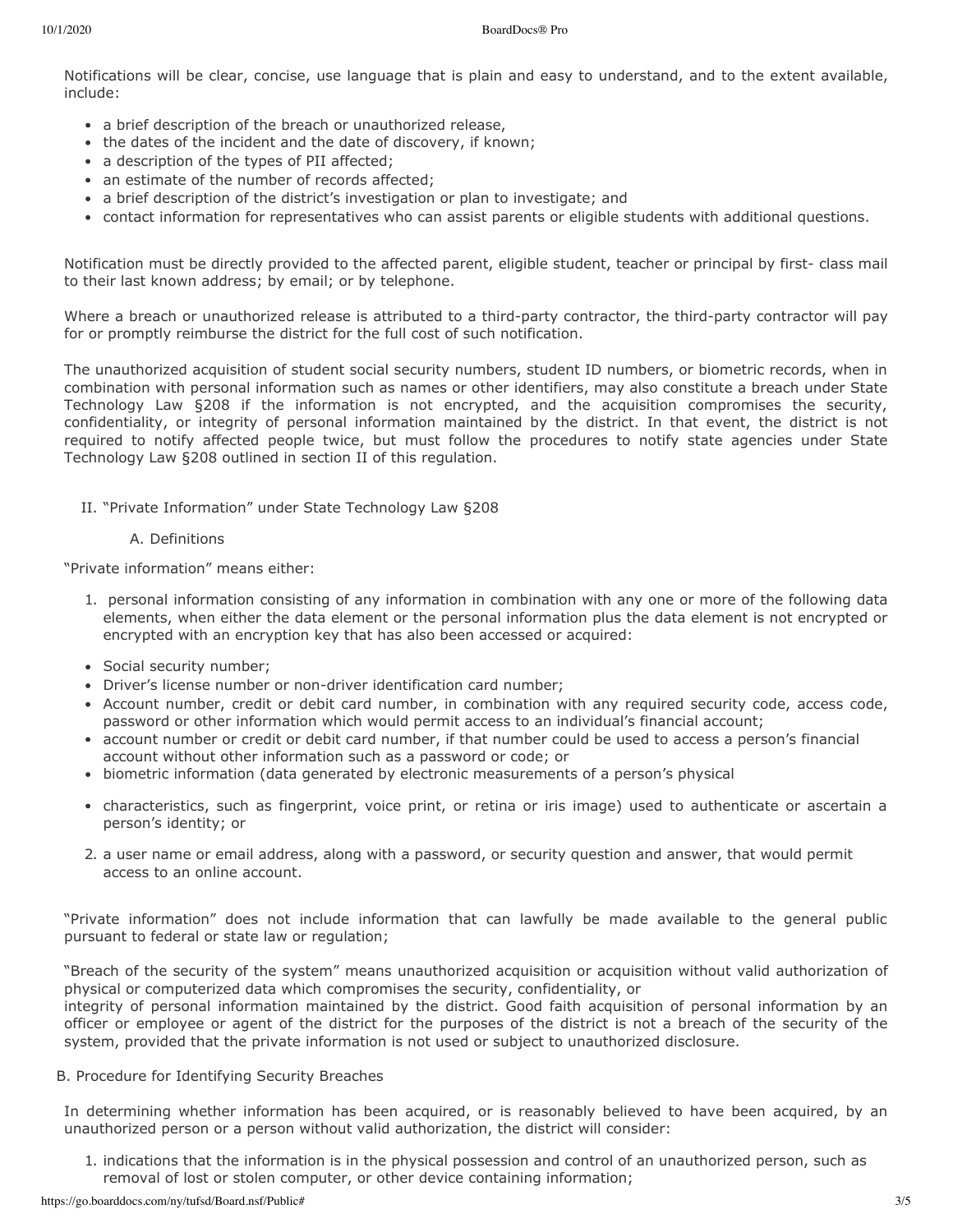- 2. indications that the information has been downloaded or copied;
- 3. indications that the information was used by an unauthorized person, such as fraudulent accounts opened or instances of identity theft reported; and/or
- 4. any other factors which the district shall deem appropriate and relevant to such determination.

C. Notification of Breaches to Affected Persons

Once it has been determined that a security breach has occurred, the district will take the following steps:

- 1. If the breach involved computerized data owned or licensed by the district, the district will notify those New York State residents whose private information was, or is reasonably believed to have been accessed or acquired by a person without valid authorization. The disclosure to affected individuals will be made in the most expedient time possible and without unreasonable delay, consistent with the legitimate needs of law enforcement, or any measures necessary to determine the scope of the breach and to restore the integrity of the system. The district will consult with the New York State Office of Information Technology Services to determine the scope of the breach and restoration measures.
- 2. If the breach involved computer data maintained by the district, the district will notify the owner or licensee of the information of the breach immediately following discovery, if the private information was or is reasonably believed to have been accessed or acquired by a person without valid authorization.

The required notice will include (a) district contact information, (b) a description of the categories information that were or are reasonably believed to have been accessed or acquired without authorization, (c) which specific elements of personal or private information were or are reasonably believed to have been acquired and (d) the telephone number and website of relevant state and federal agencies that provide information on security breach response and identity theft protection and prevention. This notice will be directly provided to the affected individuals by either:

- 1. Written notice
- 2. Electronic notice, provided that the person to whom notice is required has expressly consented to receiving the notice in electronic form; and that the district keeps a log of each such electronic notification. In no case, however, will the district require a person to consent to accepting such notice in electronic form as a condition of establishing a business relationship or engaging in any transaction.
- 3. Telephone notification, provided that the district keeps a log of each such telephone notification.

However, if the district can demonstrate to the State Attorney General that (a) the cost of providing notice would exceed \$250,000; or (b) that the number of persons to be notified exceeds 500,000; or (c) that the district does not have sufficient contact information, substitute notice may be provided. Substitute notice would consist of all of the following steps:

- 1. E-mail notice when the district has such address for the affected individual;
- 2. Conspicuous posting on the district's website, if they maintain one; and
- 3. Notification to major media.

However, the district is not required to notify individuals if the breach was inadvertently made by individuals authorized to access the information, and the district reasonably determines the breach will not result in misuse of the information, or financial or emotional harm to the affected persons. The district will document its determination in writing and maintain it for at least five years, and will send it to the State Attorney General within ten days of making the determination.

Additionally, if the district has already notified affected persons under any other federal or state laws or regulations regarding data breaches, including the federal Health Insurance Portability and Accountability Act, the federal Health Information Technology for Economic and Clinical Health (HI TECH) Act, or New York State Education Law §2-d, it is not required to notify them again. Notification to state and other agencies is still required.

D. Notification to State Agencies and Other Entities

Once notice has been made to affected New York State residents, the district shall notify the State Attorney General, the State Department of State, and the State Office of Information Technology Services as to the timing, content, and distribution of the notices and approximate number of affected persons.

If more than 5,000 New York State residents are to be notified at one time, the district will also notify consumer reporting agencies as to the timing, content and distribution of the notices and the approximate number of affected individuals. A list of consumer reporting agencies will be furnished, upon request, by the Office of the State Attorney General.